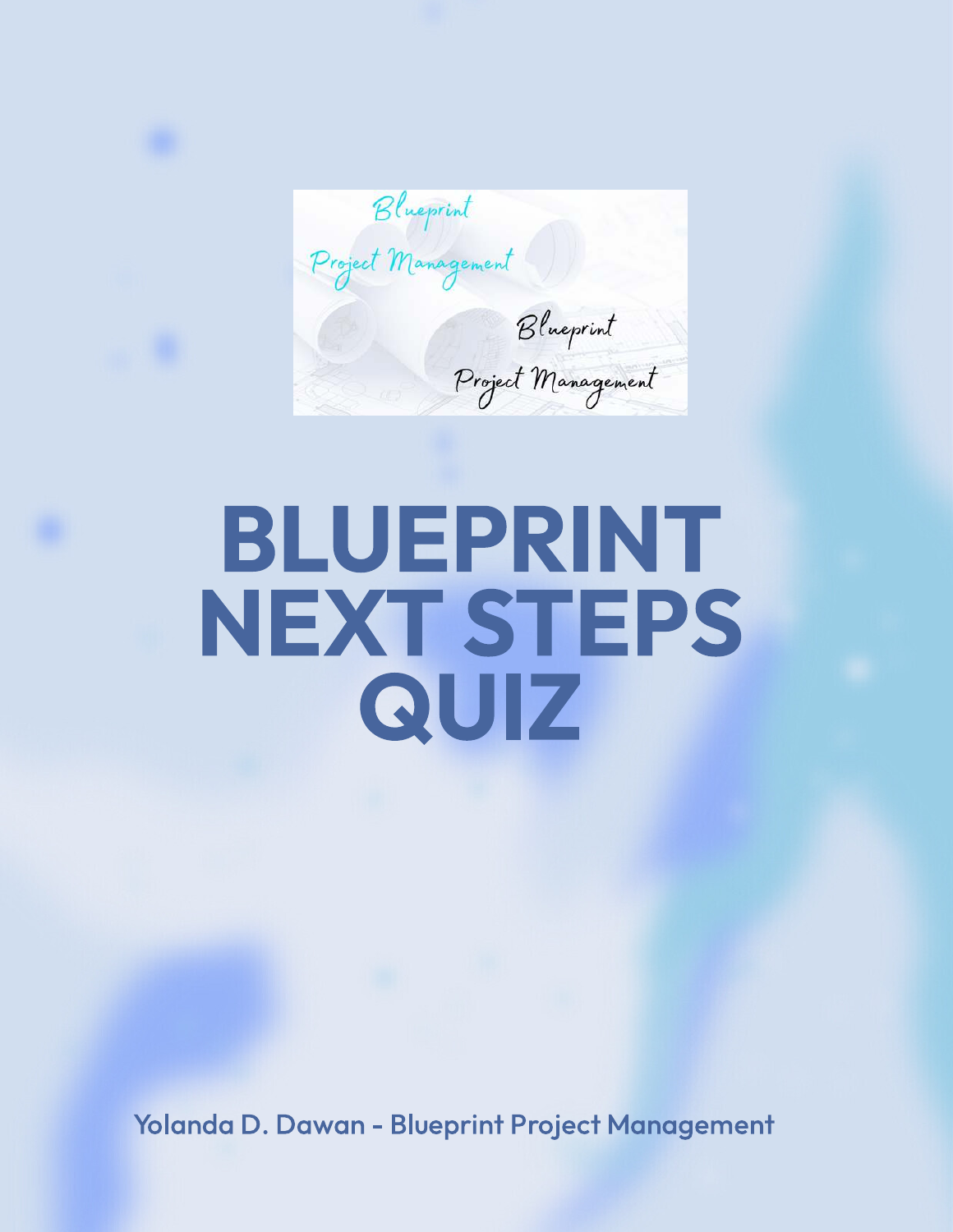## BLUEPRINT NEXT STEPS QUIZ

Review the questions to below to assist with the planning of the next phase of your life and career. You may have just graduated, or you may have recently quit your job. Either situation will help give you some information to think about as you plan the next steps. I am not a licenses coach or therapist, just a business owner and professional with a life-time of experience.

This is not meant to be the definitive answer on what your path will be it should be looked at as a tool. Have fun, be honest and let me know your thoughts. I wouldin the feedback via email – i anningromment in my algebritation in this ww.blueprintproject.network.net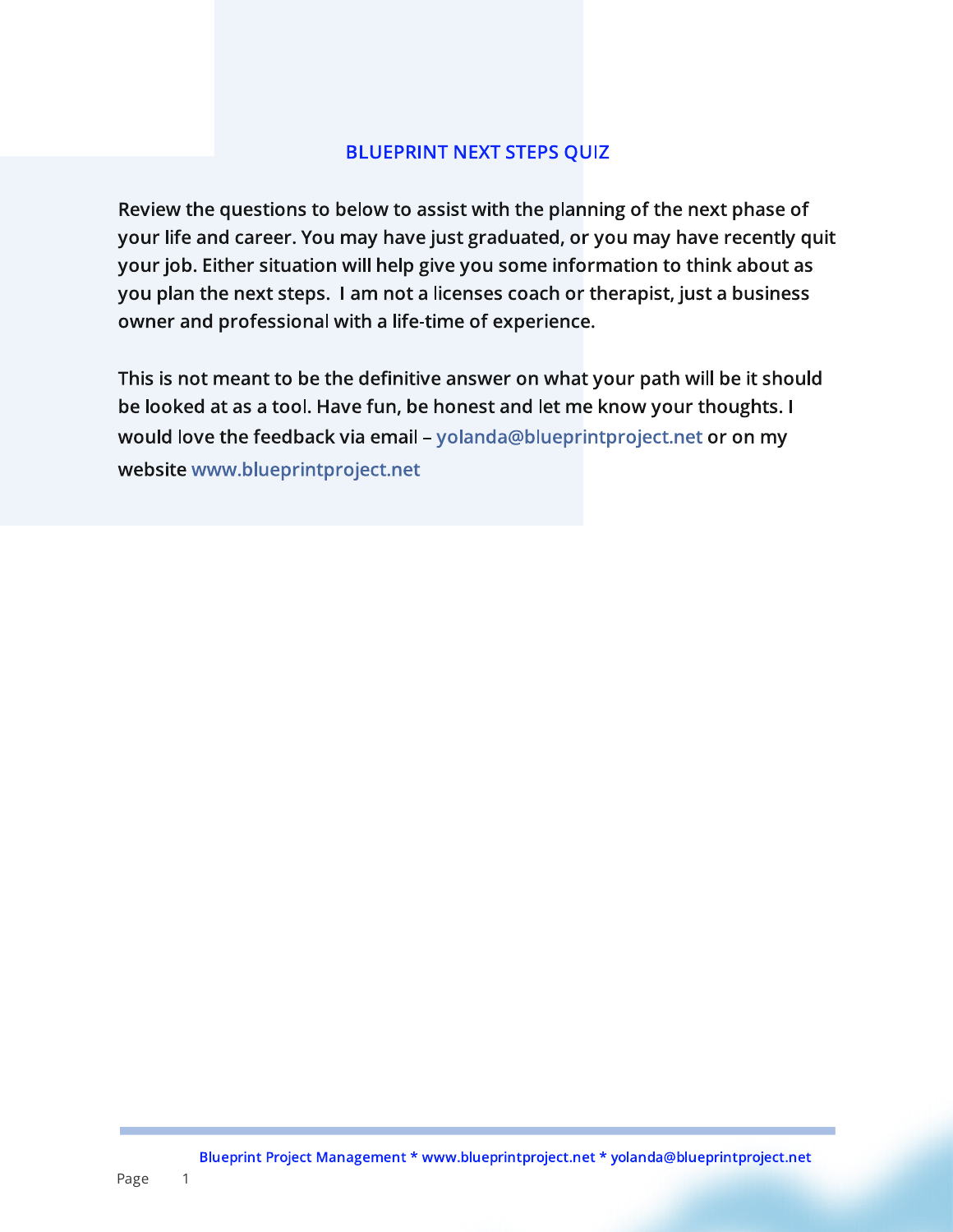- 1. What tasks or projects have you enjoyed doing in your job or your school assignments? Were there things that you noticed you were really good at or could learn easily?
- 2. Do you enjoy being around people or providing instruction? Perhaps you have a knack for teaching or training others.
- 3. What accomplishments over the past year are you the proudest of? Were there any that you would have done differently? Why or Why Not?
- 4. What are your most valuable talents and skills?
- 5. Do you have any career goals for the next 5 years what about 10 years? Do you want to get additional education or take a training course? Are you satisfied with the education you have? Do you feel it is enough to get you to the next phase of your career?
- 6. What have you already started doing to reach those short and long-term goals?
- 7. If you are currently employed, do you know the corporations goals for the year? Do you see yourself as a long-term employee? Why or Why Not?
- 8. If provided the right circumstances, would you stay at your present job?
- 9. Have you thought about or applied for another position within your company? Why or Why Not?
- 10. Have you given any thought to or researched what the pay scale is for your current role or future role? Having a clear picture of the pay you desire will help get you there.
- 11. Would you like to be on a committee, or belong to a trade organization in your field? Often this can help with professional growth and with career advantages.
- 12. Have you ever considered becoming a mentor? Would you like a mentor to help you with the next phase of your career and to help you stay motivated and moving in the right direction?
- 13. Which development activity can you start on now that would be most beneficial to achieving your short-term goals? Your long-term goals?
- 14. What can I do to help you get started? Also, please report back to me with your progress in the next 60 Days, 90 Days, 6 months and 1 year. This will help me to help others who might be facing a comparable situation.